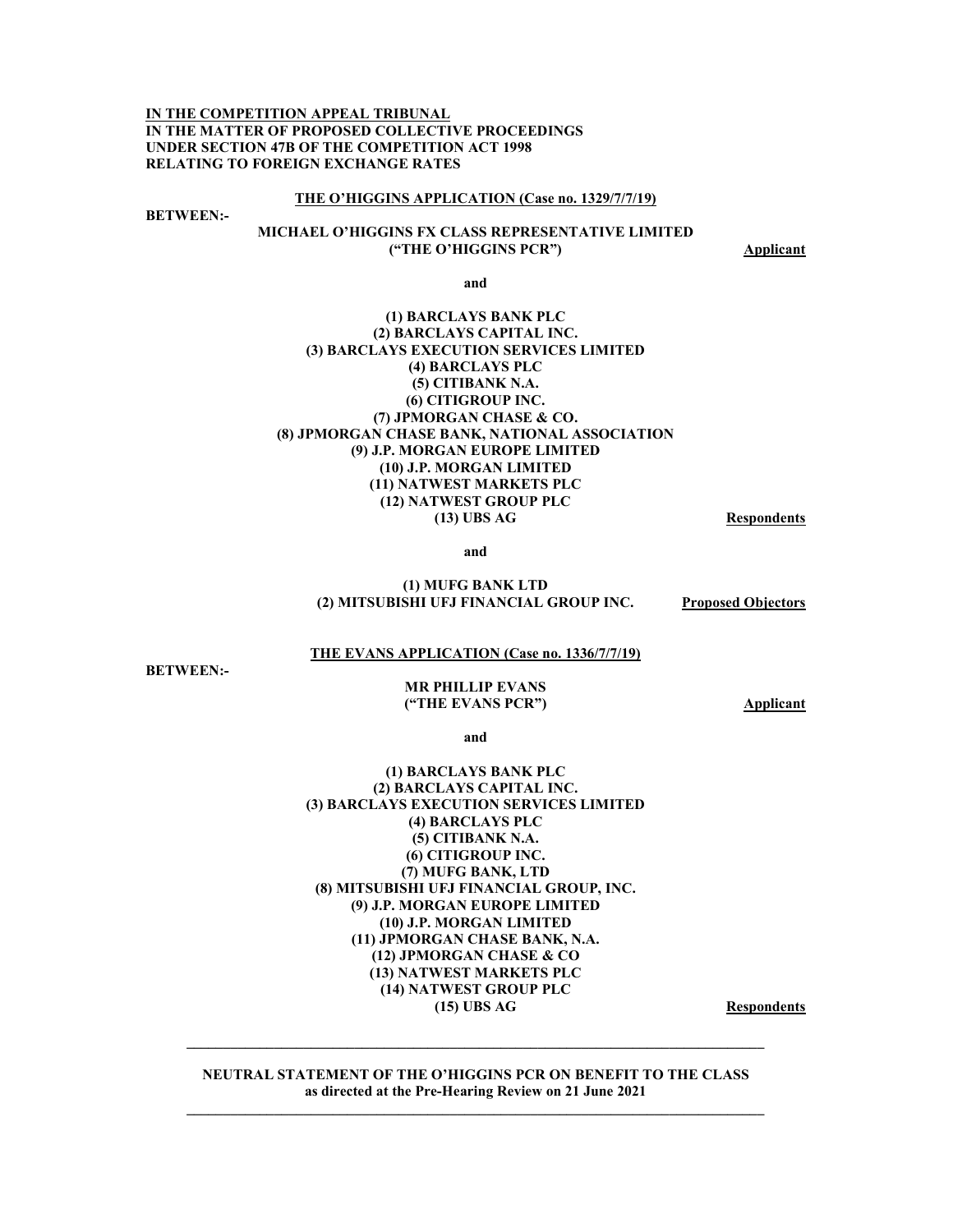# **TABLE OF CONTENTS**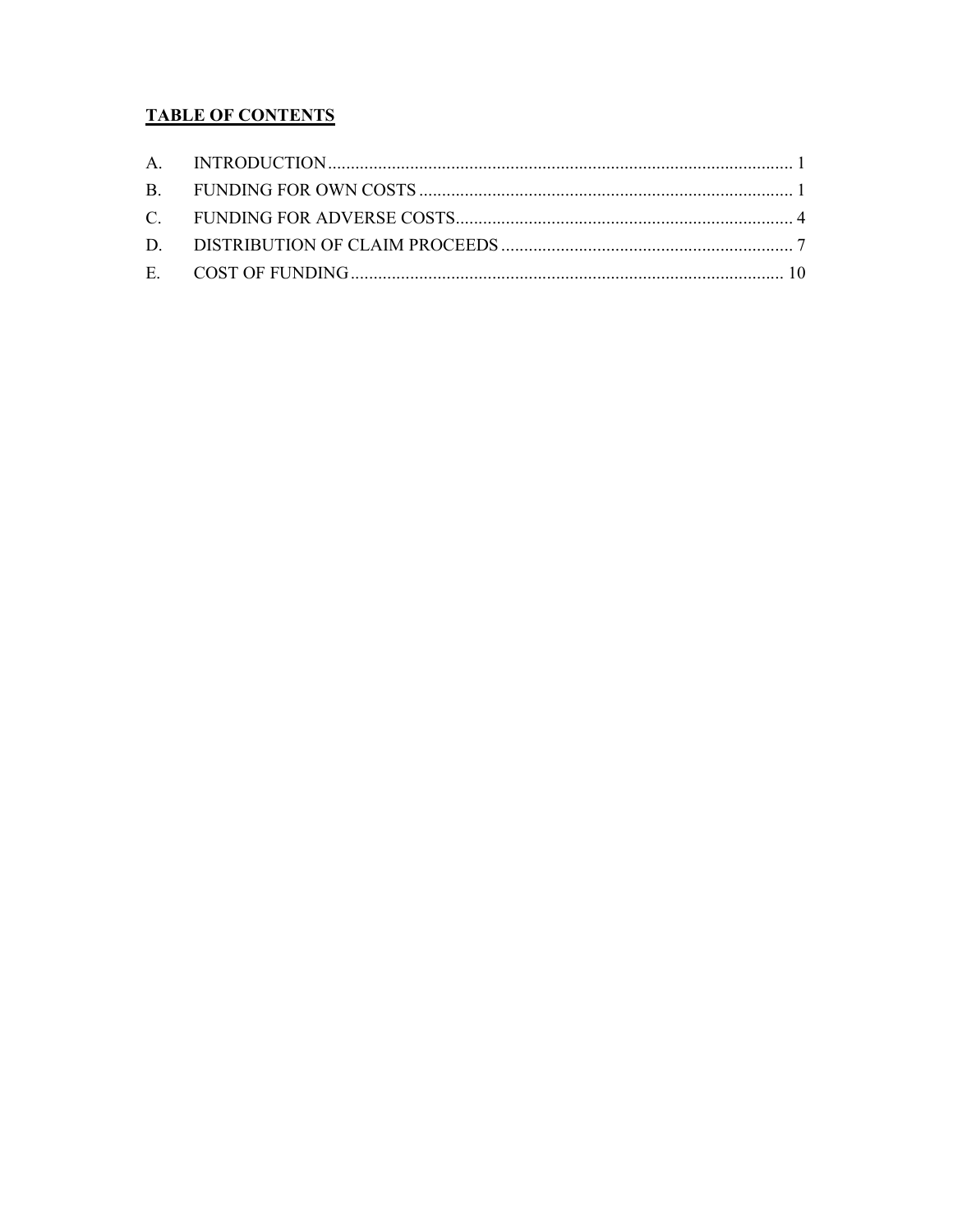## **A. INTRODUCTION**

- 1. As directed at the Pre-Hearing Review on 21 June 2021, this statement summarises the benefit to the class of the O'Higgins PCR's proposed claim, specifically:
	- (1) The arrangements which the O'Higgins PCR has made to fund its costs of pursuing the class's claim (see section B).
	- (2) The arrangements which the O'Higgins PCR has made to cover the risk of adverse costs orders from pursuing the class's claim (see section C).
	- (3) The distribution of claim proceeds to class members which will result from a successful outcome of the O'Higgins PCR's claim (see section D).
	- (4) In light of the above, the cost of funding, which to the class members is nil (see section E).
- 2. Further to the Tribunal's observation that "*there are certain parameters which can be compared on a read-across basis, and it would be helpful to have some form of hard comparator on the metrics there in these papers*",<sup>1</sup> Annex 1 to this Statement is a comparison of the PCRs' respective funding arrangements in tabular form.
- 3. Annex 2 to this Statement is a copy of the O'Higgins PCR's budget.

# **B. FUNDING FOR OWN COSTS**

## 4. **Funder**:

- (1) The O'Higgins PCR has funding from Therium Litigation Finance Atlas AFP IC ("**Therium**"). The Therium group is one of the longest-established litigation funders in the world. It has funded claims valued at USD 36 billion. Since rankings began, it has been ranked as a Tier 1 Litigation Funder in Chambers and Partners.<sup>2</sup>
- (2) Therium is a founding member of the Association of Litigation Funders ("**ALF**"). Members of the ALF subscribe to the ALF Code which (a) requires the

<sup>-</sup>1 Transcript of PHR on 21 June 2021, page 24, lines 10-13.

<sup>2</sup> Purslow 1, paras. 8-9 {**MOH-D/0/3**}.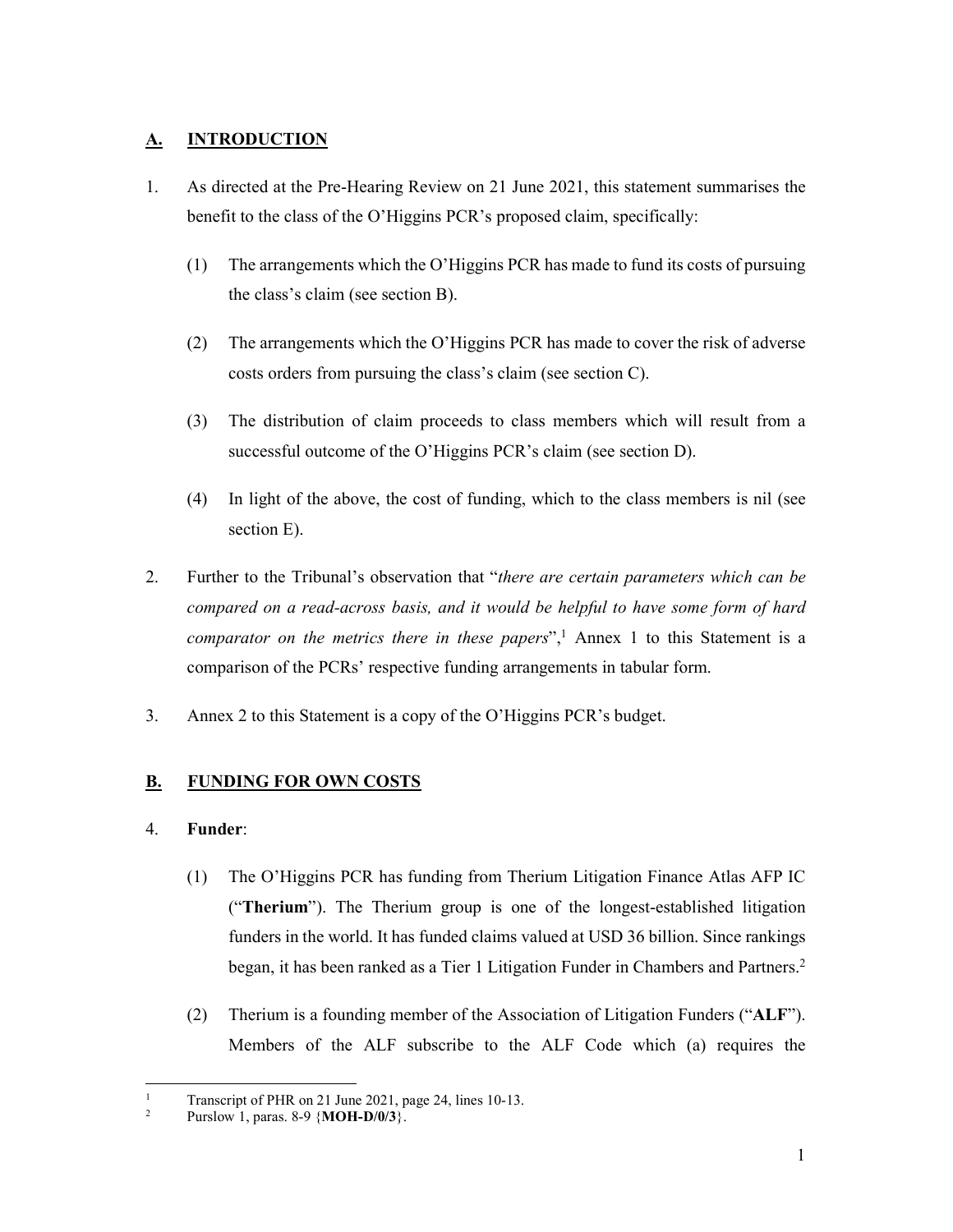maintenance of sufficient financial resources at all times to cover the member's aggregate funding liabilities and (b) prohibits members from interfering with the conduct of the proceedings or seeking to influence the funded party's legal team to cede any control or conduct of the dispute.3

(3) The use of Therium as a funder has been endorsed by this Tribunal. In the *Trucks* litigation, Roth J described Therium as a "*leading litigation funder that is commercially active in this field*" and dismissed the suggestion that Therium may not honour its ALF obligations as "*wholly unrealistic*".4

### 5. **Litigation funding agreement ("LFA")**:

- (1) By an LFA dated 26 July 2019,<sup>5</sup> Therium has committed £29,375,043 to fund all elements of the claim, to be paid in tranches of £8 million, £2.5 million (x8) and £1,375,043 (per Schedule 1 of the LFA). Until a tranche is formally incepted, the funds do not become "*Committed Funds*" and no return is due on them.
- (2) Therium will only receive payment exceeding the costs recovered from the Proposed Defendants if and to the extent that (a) there are unclaimed damages and (b) the Tribunal considers appropriate. $6\overline{ }$
- (3) Therium may terminate the LFA prospectively (leaving accrued obligations intact) if it ceases to be satisfied of the merits or commercial viability of the claim. Any decision to do so must be supported by a QC's opinion on the merits or viability of the claim (clause 16.3). Further, Therium may terminate the LFA if it reasonably considers there to have been a material breach of the LFA not remedied for 20 days (clause 16.4). If the O'Higgins PCR disputes Therium's decision, it is entitled to refer the issue to a binding determination by an independent QC (clause 27.3).
- (4) The LFA is governed by the law of England and Wales and subject to an LCIA arbitration clause (clause 28).

<sup>3</sup> <sup>3</sup> Purslow 1, paras. 12-17  $\{MOH-D/0/4\}$ .<br><sup>4</sup> D0191 CAT 26 at 541

<sup>[2019]</sup> CAT 26 at [54].

<sup>5</sup>  $\frac{5}{6}$  {**F/1/1**}.

Purslow 1, paras. 15 and 18(d) {**MOH-D/0/5**}; and see the waterfall arrangements described further below.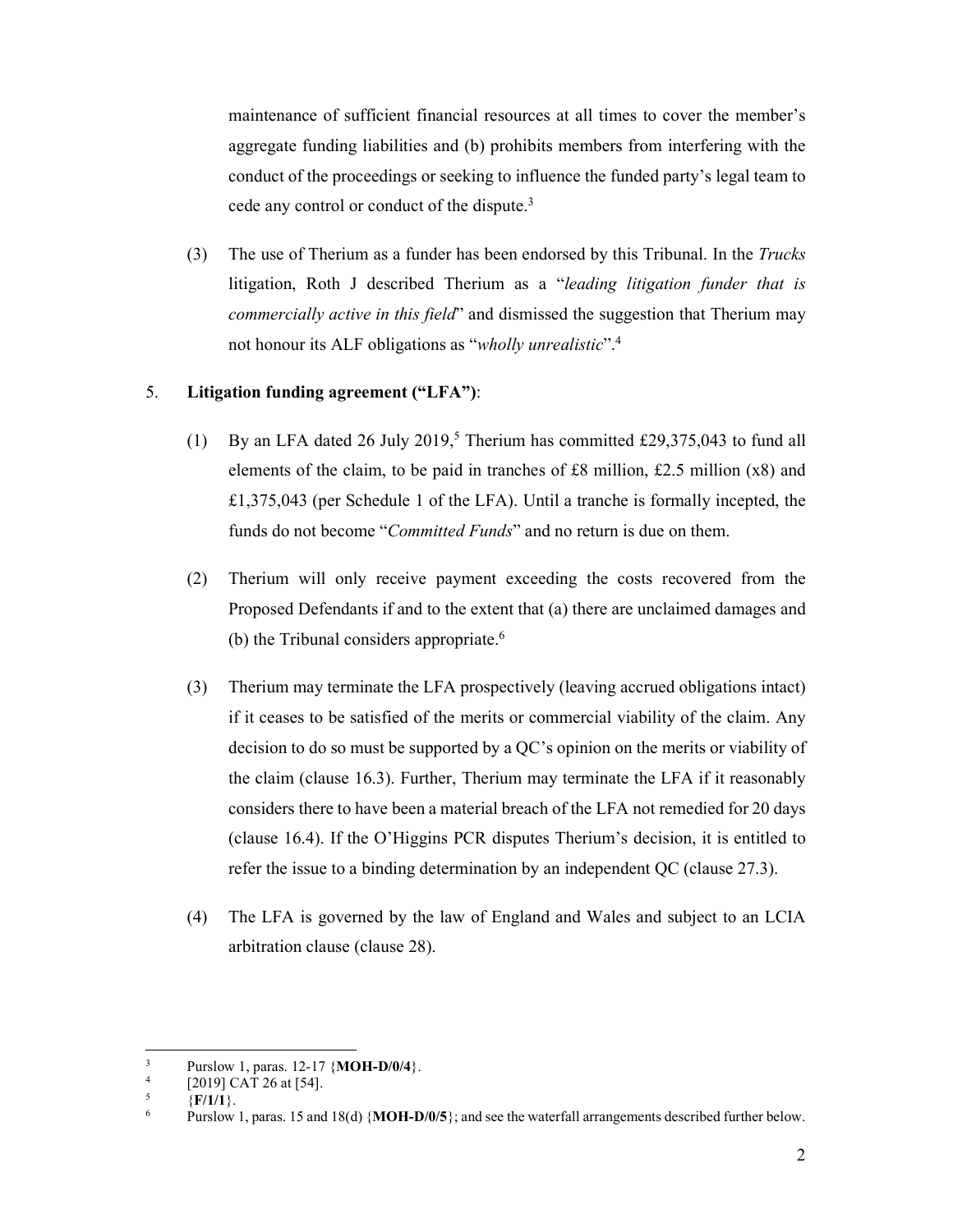### 6. **Lawyers' fees**:

- (1) Scott+Scott act for the O'Higgins PCR under a 50% reduced rate Conditional Fee Agreement ("**CFA**"). This operates as follows: on a normal hourly rate of (e.g.) £500ph + VAT, Scott+Scott is entitled to 50% (£250ph + VAT) as the case progresses, from the funding made available by Therium. If the case fails, Scott+Scott will retain only those sums. If the case succeeds, Scott+Scott is entitled to: (a) its normal 'Base Fees' (i.e. the balance of  $£250ph + VAT$ ); and (b) in addition, a Success Fee of 50% of Base Fees. The total payable would be therefore  $£750ph + VAT.$
- (2) The Success Fee is not recoverable as costs from the Proposed Defendants. Scott+Scott's entitlement to any fees beyond the reduced rate depends on the availability of undistributed damages (see further below).
- (3) Mr O'Higgins was originally paid £400ph and is now paid £420ph. His remuneration is capped at £65,000 in any 12-month period.7
- (4) Counsel are retained on a normal hourly rates or brief fee basis and (along with expert fees and other disbursements) paid as the case progresses. These costs, along with Scott+Scott's reduced rate fees, can be described as 'pay as you go' ("**PAYG**") costs.

### 7. **Budget**:

- (1) The O'Higgins PCR's aggregate budget for the litigation (£29.375m) for PAYG costs has not changed since the O'Higgins Application was filed. As matters have progressed, it has become possible to refine the allocation of funds within it.
- (2) The original budget<sup>8</sup> represented Scott+Scott's best endeavours to produce a realistic estimate for these proceedings. It was not 'pared to the bone'; rather, it was prepared so as to contain headroom. Further, it was and is not regarded as a 'target to hit'.<sup>9</sup> As a consequence, it may well be that some phases will be over-

<sup>7</sup> <sup>7</sup> O'Higgins 1, para. 46 {**MOH-C/0/20**}; O'Higgins 3, para. 10 {**D/1/5**}. **8 MOH D/2/1**}

 <sup>{</sup>**MOH-D/2/1**}.

<sup>9</sup> Hollway 5, para. 23 {**D/7/7**}; Hollway 4, para. 74 {**D/3/25**}; O'Higgins 3, para. 44 {**D/1/19**}.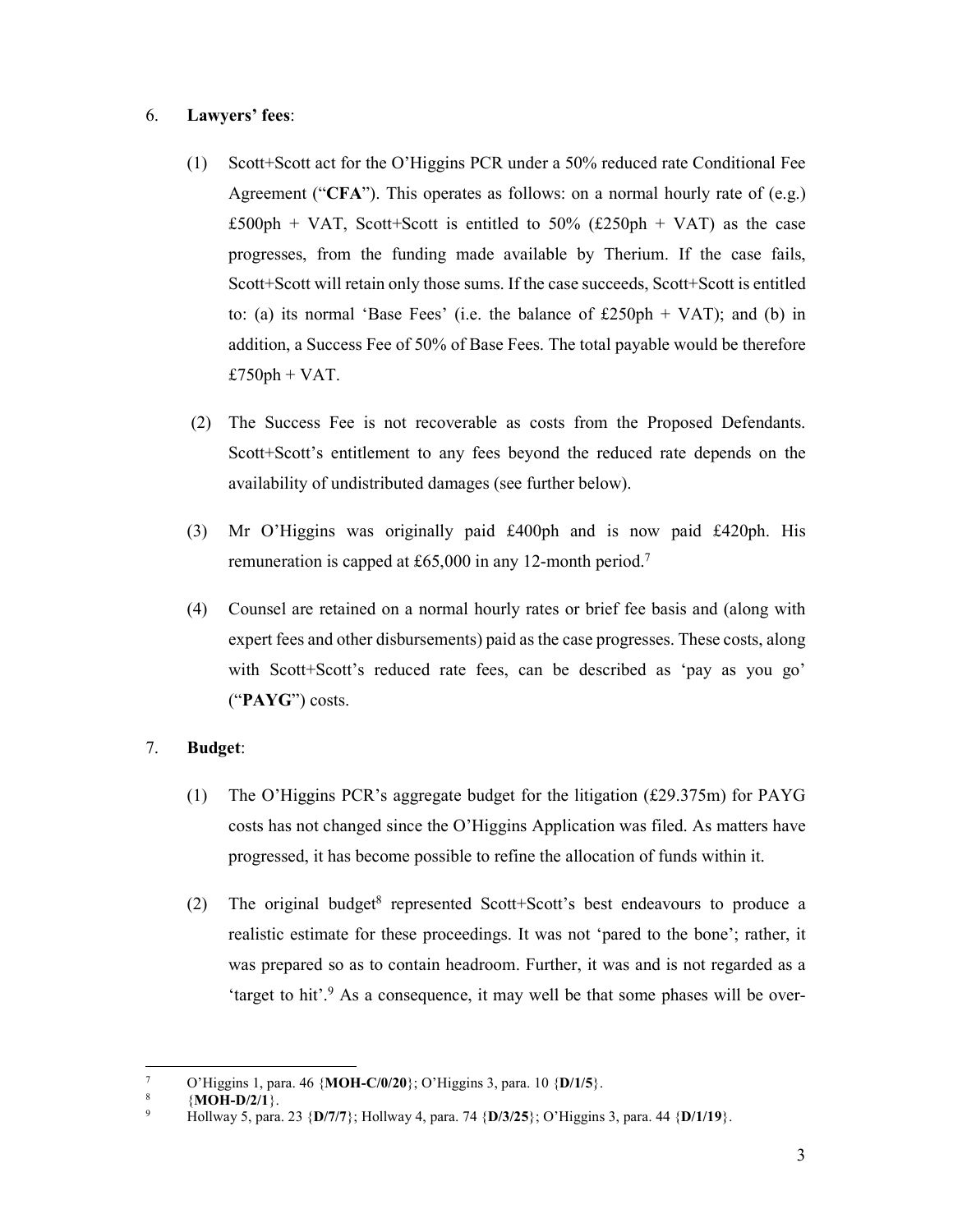budgeted (and indeed this has already been demonstrated), permitting funds to be used in others.

- (3) On 11 June 2021, the O'Higgins PCR filed a revised budget,<sup>10</sup> taking into account its actual and projected expenditure, as at 31 May 2021. That budget is reproduced at Annex 2 to this Statement:
	- (a) The overall budget remains £29.375 million (c. £16 million post-CPO). The O'Higgins PCR continues to believe that this is a realistic budget for the costs of the proceedings – i.e. this will be enough to pay the PAYG costs. The 'fat' in the budget is demonstrated by an underspend in the pre-filing phase of £152,757. The carriage dispute and long lead time to the certification hearing were unanticipated, and have increased pre-CPO costs.<sup>11</sup> However, there is sufficient 'fat' in the budget to cover these. The budget was revised to reallocate funds. The revisions are explained in detail in Hollway 5, paragraph 24.12
	- (b) In summary, funds have been reallocated from the disclosure phase ( $£200,000$ ), expert report phase ( $£900,000$ ), bookbuild phase (£583,000) and notification and administration  $(f1.8 \text{ million})$ . A significant factor is that substantial funds have been spent early – particularly as regards expert work – due to the carriage dispute and other matters, which will not now need to be spent later.

# **C. FUNDING FOR ADVERSE COSTS**

# 8. **ATE policies**:

- (1) The O'Higgins PCR (and the Proposed Defendants) have the benefit of five layers of ATE insurance. The aggregate limit of indemnity is £33.5m.
- (2) Each layer provides for a fixed limit of indemnity in accordance with the terms of the policy. This limit is detailed in column B of the Table below.

 $10<sup>10</sup>$ 

<sup>10</sup> Exhibit BAH28 (the "**Revised Budget**") {**D/7.1/2**}.<br>
11 See Hollway 5, paras. 12 to 21 {**F/7/3-7**} for more detail.<br>
12 {**D/7/7**}.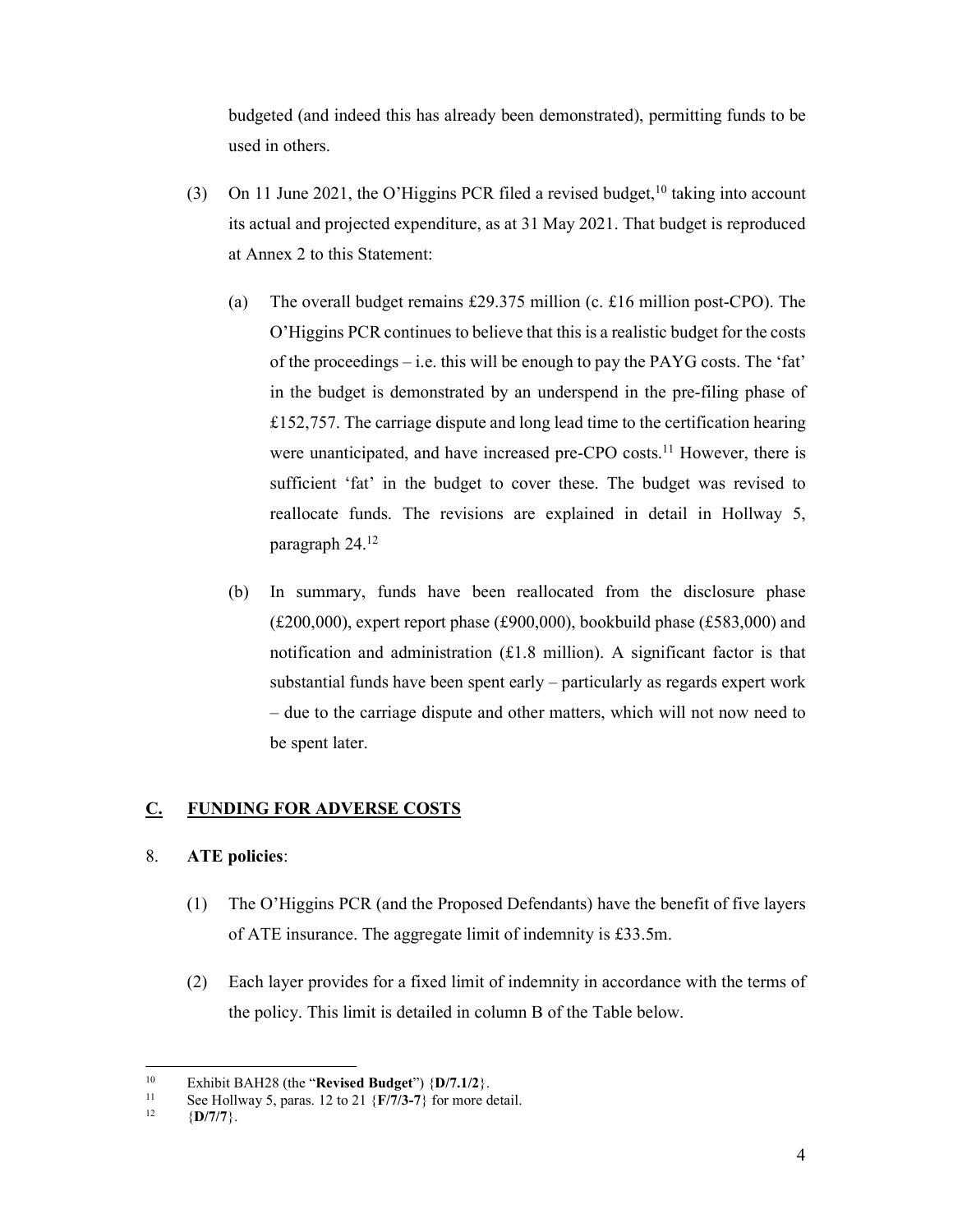- (3) Each of the policies is subject to an anti-avoidance endorsement ("**AAE**"), as further described below. The AAE significantly varies the terms of the individual contracts of insurance. Each insurer in the ATE programme has agreed to the AAE. As agreed with the Proposed Defendants, the AAE has been incepted pre-CPO only on the Primary Layer;<sup>13</sup> the remainder will be incepted in the event that the O'Higgins PCR is granted a CPO by the Tribunal and prevails in the carriage dispute.
- (4) The "*Premium*" is defined as the "*Deposit Premium*" and "*Contingent Premium*":
	- (a) The Deposit Premium is payable (with some variations) upon inception, within a fixed period of time, or (in the case of the third excess layer) in tranches with the second tranche upon making of a CPO.
	- (b) The Contingent Premium is payable if the case succeeds.
		- (i) For the primary layer and the first and second excess layers, the level of the Contingent Premium depends on the litigation stage at which the case succeeds. The Stage 1 premium is payable if the case succeeds before the date for disclosure. The Stage 2 premium is payable in the period to 61 days before trial, and the Stage 3 premium thereafter. The staged contingent premiums are alternative and not cumulative.
		- (ii) For the other excess layers, the Contingent Premium is fixed.
	- (c) A premium of  $£500,000 + IPT$  was paid for the AAE.

 $13$ 13 {**F/7**}, {**F/8**} and {**F/9**}.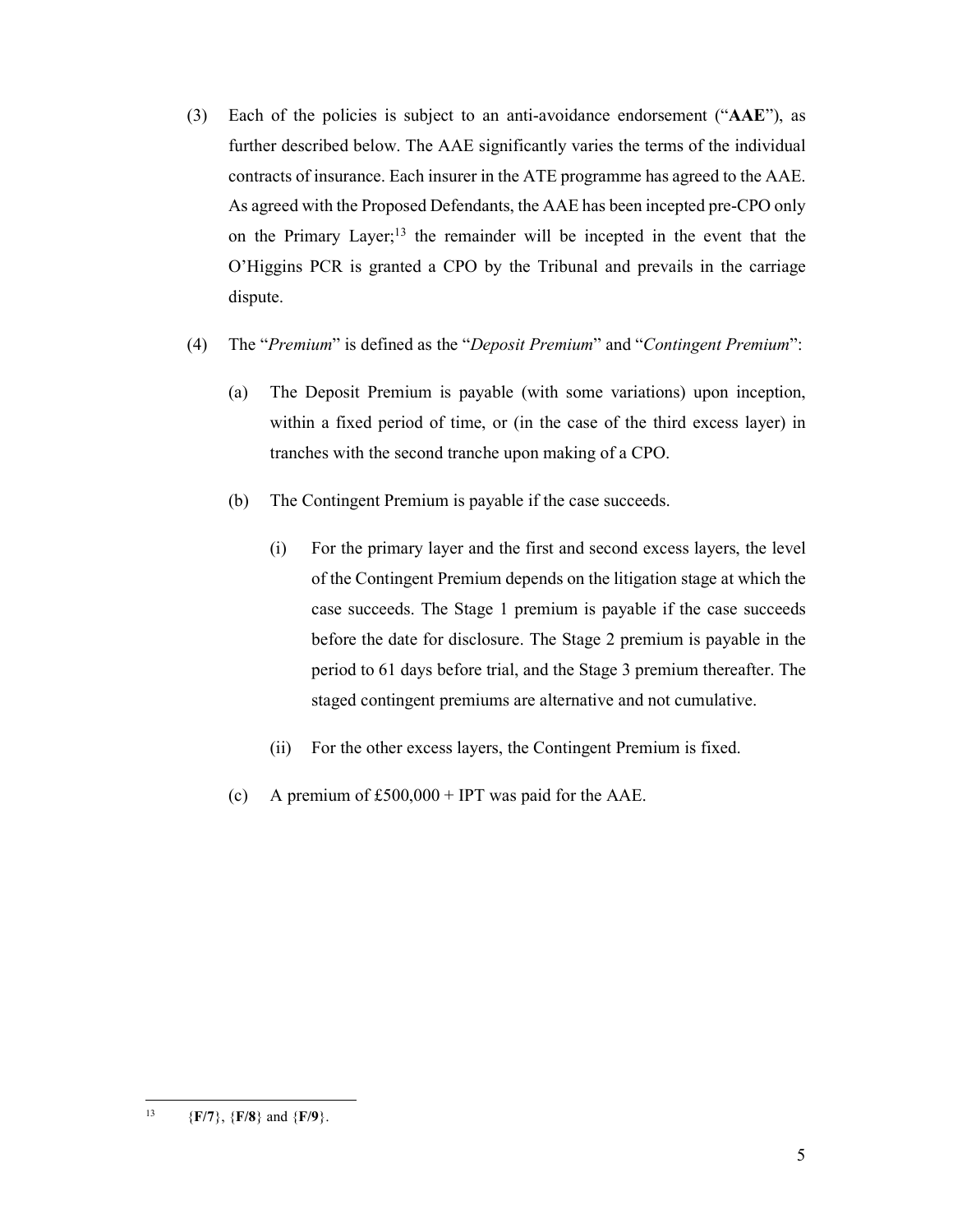|              |            |                |                | Table summarising ATE policies (all figures in GBP) <sup>14</sup> |                   |                |
|--------------|------------|----------------|----------------|-------------------------------------------------------------------|-------------------|----------------|
| A.           | <b>B.</b>  | C.             | D.             | Е.                                                                | F. Max            | G. Max         |
| <b>Layer</b> | Cover      | <b>Deposit</b> | <b>Stage 1</b> | <b>Stage 2</b>                                                    | <b>Contingent</b> | <b>Payable</b> |
|              |            | £              | £              | £                                                                 |                   |                |
|              | 6,000,000  | 1,200,000      | 1,200,000      | 2,100,000                                                         | 2,700,000         | 3,900,000      |
|              |            |                |                |                                                                   |                   |                |
| 2            | 15,000,000 | 2,250,000      | 2,250,000      | 4,500,000                                                         | 6,750,000         | 9,000,000      |
|              |            |                |                |                                                                   |                   |                |
| 3            | 5,500,000  | 687,500        | 825,000        | 1,650,000                                                         | 2,475,000         | 3,162,500      |
|              |            |                |                |                                                                   |                   |                |
| 4            | 4,000,000  | 200,000        | 3,800,000      | 3,800,000                                                         | 3,800,000         | 4,000,000      |
|              |            |                |                |                                                                   |                   |                |
| 5            | 3,000,000  | 150,000        | 2,850,000      | 2,850,000                                                         | 2,850,000         | 3,000,000      |
|              |            |                | £              |                                                                   |                   |                |
| AAE          |            | 500,000        |                |                                                                   |                   | 500,000        |
|              |            |                |                | £                                                                 | £                 |                |
| <b>Total</b> | 33,500,000 | 4,987,500      | 10,925,000     | 14,900,000                                                        | 18,575,000        | 23,562,500     |

- 9. **ATE insurers**: The O'Higgins PCR's ATE risk is spread among a large number of reputable insurers:
	- (1) Primary Layer: International General Insurance Company (UK) Ltd. ("**IGIC**"); Legal Protection Group Ltd. on behalf of HDI Global Specialty SE; Navigators Underwriting Agency Ltd.
	- (2) First Excess Layer: IGIC; Litica Ltd. (underwritten by Hiscox Insurance Company Ltd.); Lloyds Syndicate 4000 (Pembroke); QBE UK Ltd.
	- (3) Second Excess Layer: Amtrust Europe Ltd.; QBE UK Ltd.
	- (4) Third Excess Layer: PartnerRe Ireland Insurance DAC.
	- (5) Fourth Excess Layer: Litica Ltd. (underwritten by AXA Insurance UK plc).
- 10. **The AAE**:
	- (1) An ATE insurance indemnity can be typically refused by the insurer if relevant conditions or warranties in the policy, or the insured's duty of fair presentation of risk under the Insurance Act 2015, is breached.

 $14$ The Table includes all stages where applicable. Where the contingent premium is not staged, it includes the same figure for each stage. All figures exclude IPT payable at 12%. 'Max Payable' assumes the maximum contingent premium is due.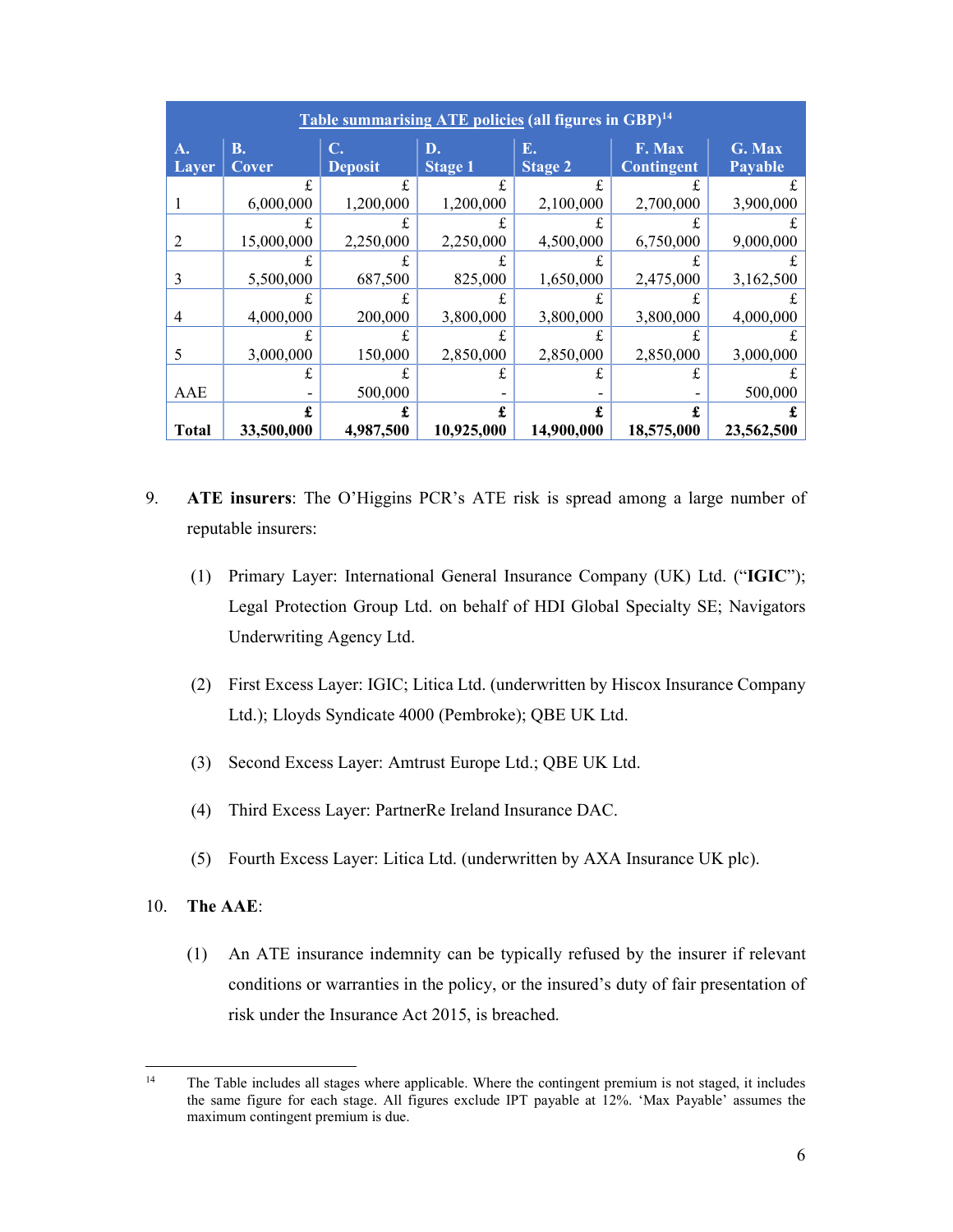- (2) The O'Higgins PCR's ATE insurers have all agreed to enter an AAE which severely circumscribes their ability to avoid payment under the ATE policies and requires direct payment from insurers to the Proposed Defendants entitled to costs. As noted above, the AAE has been incepted only for the Primary Layer at this stage of the claim.
- (3) Insurers cannot rely on any avoidance or similar rights under the policies with the exception of fraudulent or reckless presentation of the risk by the O'Higgins PCR (or where payment would involve a collateral offence e.g. in breach of economic sanctions).
- (4) The insurance proceeds would be held on trust and not therefore fall into the estate of the O'Higgins PCR if it were insolvent.

## **D. DISTRIBUTION OF CLAIM PROCEEDS**

- 11. The O'Higgins PCR has created plans for a distribution process that is accessible and designed to ensure that the maximum possible number of proposed class members come forward to claim their share of the damages, to ensure maximum benefit to the class.
- 12. **Team**: The O'Higgins PCR has selected partners with extensive expertise not just in the design of claims administration processes in general, but with direct experience in distributing damages in class actions relating to the FX market:
	- (1) **Claims administrator**: The O'Higgins PCR has appointed Epiq as claims administrator<sup>15</sup> to assist with the management of the communications with the proposed class, including notification of any settlement/damages, and to administer the distribution of the claim proceeds. In Epiq, the proposed class will have the advantage of a claims administrator with unrivalled expertise in the FX class action context having performing these tasks for the US FX class action (the "**US Proceedings**"). Additionally, Epiq has significant experience of administering class actions in the US and Canada, and is involved in a number of collective actions in the UK.16

<sup>&</sup>lt;sup>15</sup> Litigation Plan, para. 11 {**MOH-C/4/8**}.<br><sup>16</sup> See Litigation Plan, paras. 12-16 {**MOH-C/4/8**} and section 2 of the Epiq Plan {**MOH-C/5/5**}.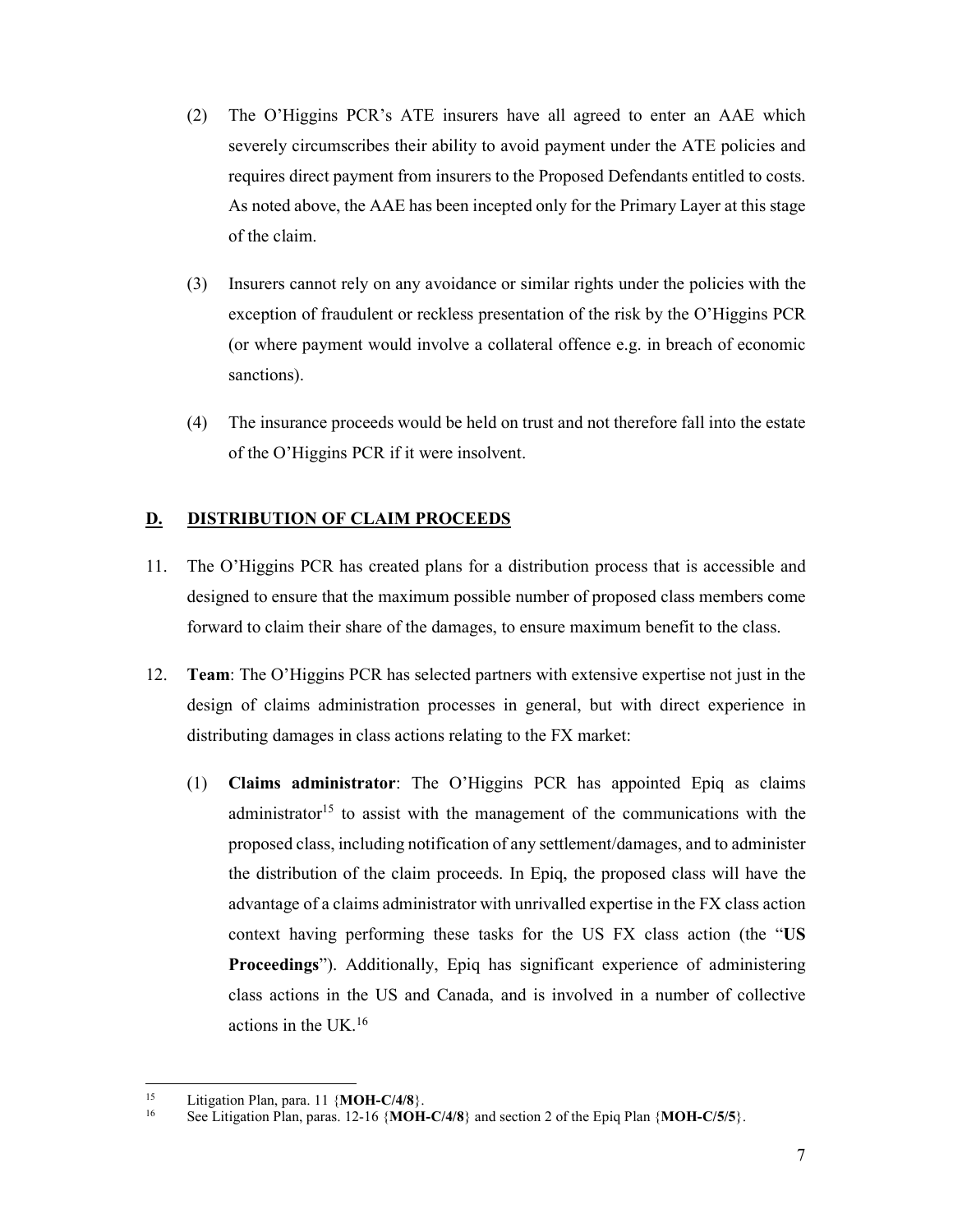- (2) **Damages experts**: The O'Higgins PCR has provisionally engaged Velador Associates (data scientists with particular expertise in FX who are assisting in the distribution process in the US Proceedings) to assist Epiq with both the calculation of damages (including any analysis of data) and the distribution of damages. Their expertise from the US FX proceedings should benefit the class, as well as promoting efficiencies and costs savings.<sup>17</sup>
- (3) **Other expert(s)**: If additional expertise beyond that of the team currently retained by the O'Higgins PCR is required, that additional expertise will be retained.18 In particular, the O'Higgins PCR may also use Ankura Consulting Group, who were also retained on the US Proceedings to assist with calculating the amount owed to each class member.19
- 13. **Determining quantum**: Scott+Scott's experience in the US Proceedings (where \$2.3 billion in settlement is being distributed to members of the US class) demonstrates that one can develop a workable and broadly compensatory methodology for determining and distributing the amount owed to each individual class member.<sup>20</sup> The US methodology determines each class member's eligible transaction volumes and then determines the claim value based on various weightings that take account of factors such as currency pair, trade size and degree of information provided by the individual class member. $21$
- 14. **Process**: While it is too early to determine a definitive methodology at this stage of the Proposed Proceedings, the Litigation Plan and the Epiq Plan identify that Epiq's work will include the following systems to benefit the class:
	- (1) **Notice**: Direct mailing by post and email to specific class members and brokers in the financial services industry; paid print and online media; sponsored search listing on major online search engines; and a PR campaign. The O'Higgins PCR

 $17$ 

<sup>&</sup>lt;sup>17</sup> See Litigation Plan, para. 66 {**MOH-C/4/23**} and Hollway 1, para. 14 {**MOH-E/0/12**}.<br>
<sup>18</sup> O'Higgins 4, para. 33 {**D/6/12**}.<br>
<sup>19</sup> Hollway 1, para. 14 {**MOH-E/0/12**}.<br>
See Hollway 1, para. 13 {**MOH-E/0/12**}. See also Hollway has provided updates on the claims administration and distribution process in the US Proceedings during the course of the litigation; these updates show the significant progress of the claims distribution in the US. See Hollway 4, paras. 14-19  $\{D/3/5\}$ .<br><sup>21</sup> See Hollway 1, para. 12(b) and (c)  $\{MOH-E/0/11\}$ .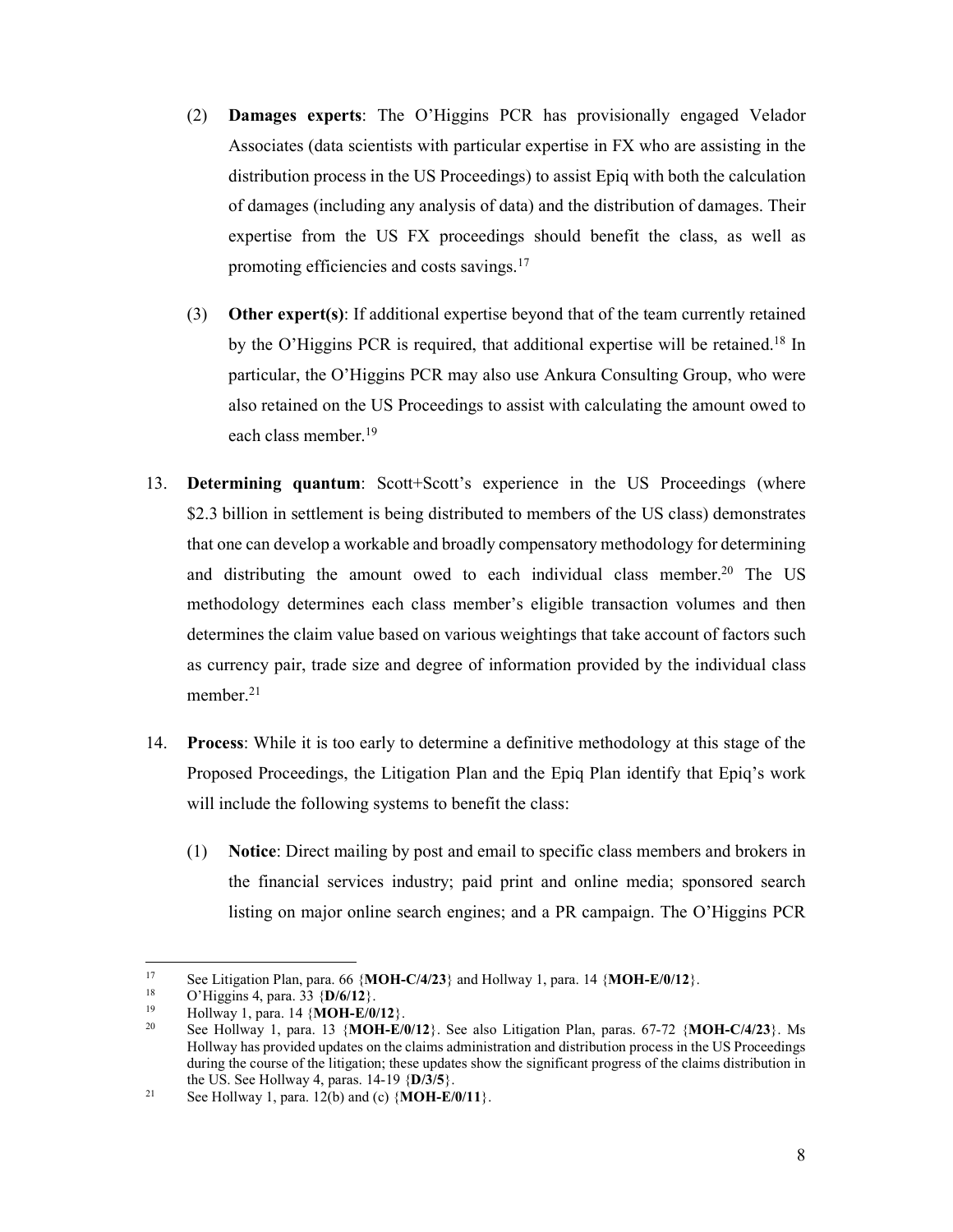intends to leverage the work done in its ongoing communications with the proposed class in working alongside Epiq on the formal notification process.22

- (2) **Distribution**: The O'Higgins PCR intends to tailor the distribution process to the various needs of the proposed class. In particular, Epiq will design and construct a dedicated website page to make the claims process user-friendly, whilst having robust tools to minimise the risk of incomplete claims being filed, and processes to prevent fraudulent, erroneous or duplicative claims.<sup>23</sup> Additionally, should class members so prefer, there will be the option of submitting claim forms by post.<sup>24</sup>
- (3) **Verification and payment**: Class members will have to provide certain information or data to verify the claims,  $2^5$  which will be processed and analysed, and any follow-up questions asked. If a claim is rejected, the claims administrator will contact the relevant class member, requesting the necessary information to correct the claim and then process the responses. Proposed class members' payment details will be securely processed, and anti-money laundering checks completed before payment is released.<sup>26</sup> The process is designed to ensure that only genuine class members benefit.
- 15. **Cost of distribution**: The O'Higgins PCR's position is that the costs of distributing and administering the claims of the proposed class should be recoverable from – or paid directly by – the Proposed Defendants. Nevertheless (as there is not yet precedent to confirm that the Proposed Defendants will be required to meet these costs), the O'Higgins PCR has included  $\text{\pounds}3,031,500$  in the Revised Budget to cover such costs.<sup>27</sup> This sum should allow for a comprehensive claims administration process to the clear benefit of the class.28

See Epiq Plan, sections 6 to 9 {**MOH-C/5/10**}.<br>
On this point, see Hollway 4, para. 76(a) {**D/3/25**}.<br>
See Epiq Plan, section 10 {**MOH-C/5/18**}.<br>
In particular, verifiable data about their Relevant Foreign Exchange Transa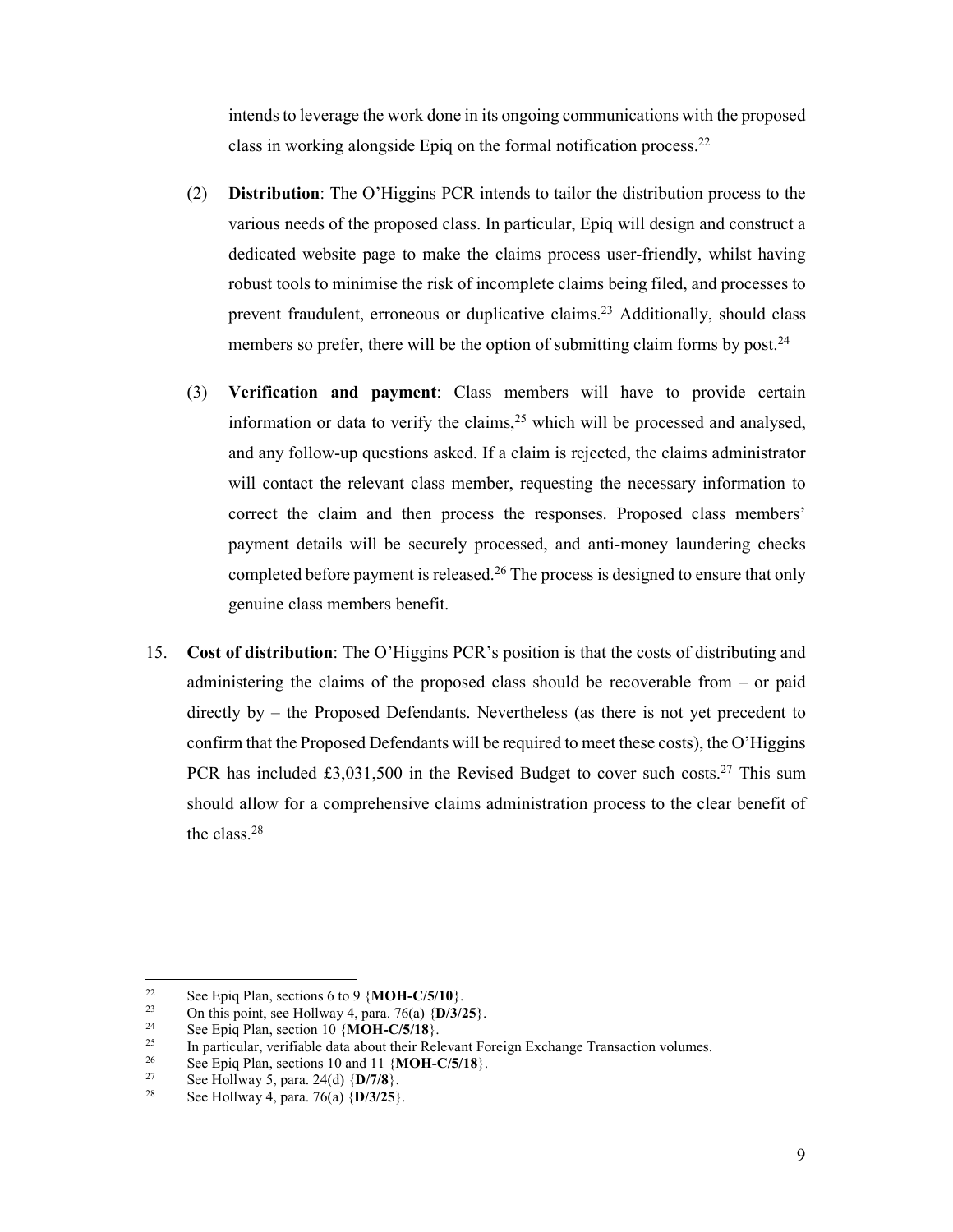## **E. COST OF FUNDING**

- 16. **The cost to the proposed class of the funding arrangements is nil on any eventuality.**
- 17. **Payment from undistributed damages**: If the O'Higgins PCR is successful in obtaining a settlement or judgment in its favour, it will apply to the Tribunal for a payment in respect of costs, fees and disbursements from undistributed damages<sup>29</sup> to be used to repay and provide a return on investment to Therium, the ATE insurers (the "**Insurers**") and Scott+Scott.
- 18. **The "waterfall" arrangements**: The Priorities Deed30 between the O'Higgins PCR, Therium and the Insurers provides for the following 'waterfall' of payments in the event that there is such a payment from undistributed funds following the expiration of the time period for the class members to come forward and claim their individual damages:
	- (1) Pro rata and *pari passu*:
		- (a) Reimbursement of Therium's outlay.
		- (b) Reimbursement to the Insurers of any adverse costs paid out under the ATE policies.
	- (2) Followed by pro rata and *pari passu*:
		- (a) Solicitors' unpaid Base Fees and Success Fees.
		- (b) Unpaid ATE premiums to the Insurers.
	- (3) Followed by Therium's return in full.
	- (4) Remainder to charity.
- 19. An illustrative example of how the waterfall of payments from undistributed funds works is provided in Exhibit BAH29 at  ${D/7/2/2-4}$ .<sup>31</sup>

<sup>29</sup> <sup>29</sup> CAT Rule 93(4); CAT Guide, paras. 6.87-6.90.<br><sup>30</sup>  $(F/10/1)$ 

<sup>30 {</sup>**F/10/1**}. 31 As explained in paragraph 34 of Hollway 5 {**D/7/12**}, BAH29 was produced purely in response to Exhibit AJM16 to the statement of Anthony Maton dated 23 April 2021 on behalf of the Evans PCR{**D/9.3/1**}. The use of the AJM16 figures is not to be taken as any form of endorsement, admission of concession by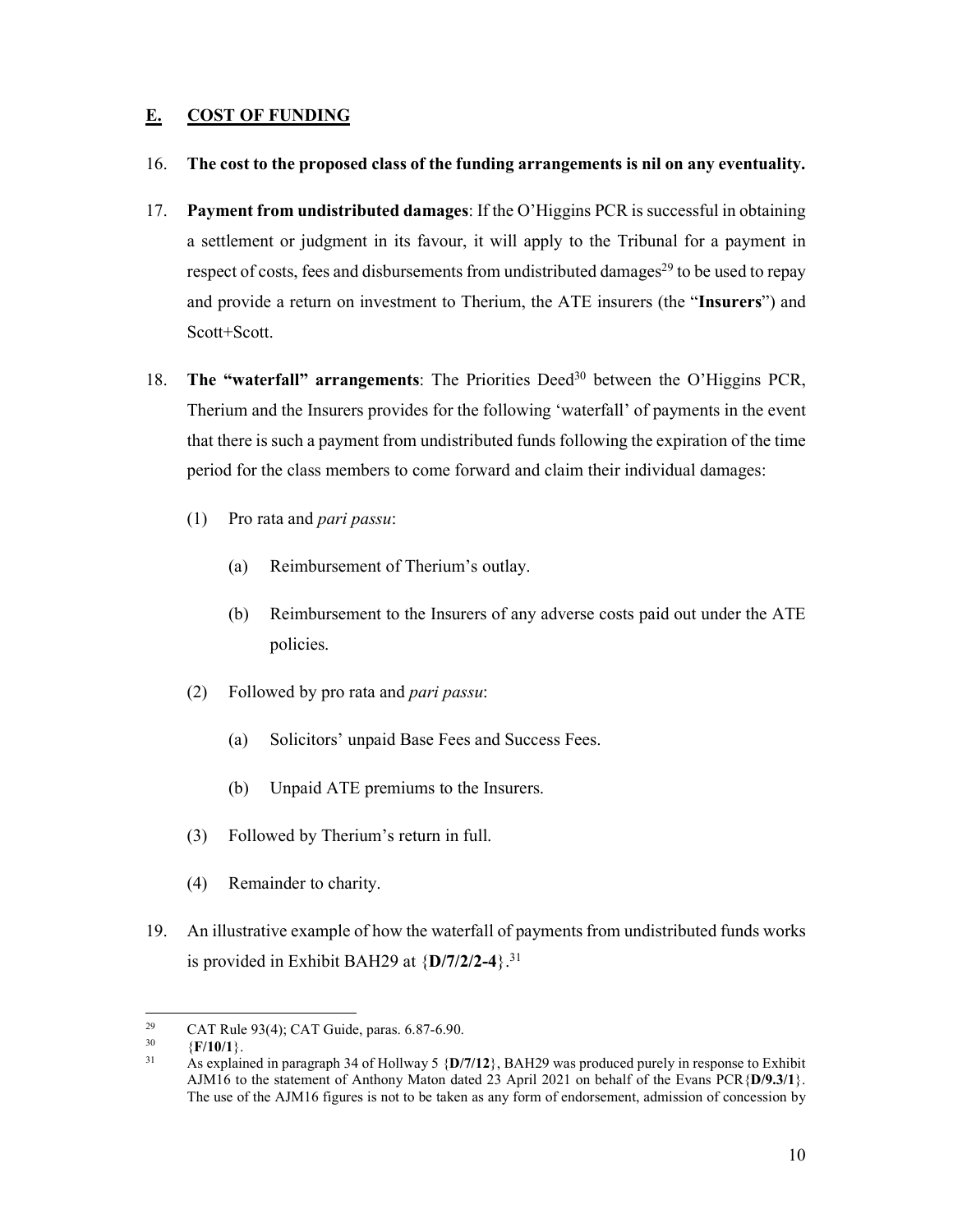- 20. **Funder's return**: Therium is entitled to the repayment of funds advanced and one of:
	- (1) 2x to 3x the committed funds depending on timing of recovery; or
	- (2) if larger:
		- (a) 20% of the claim proceeds<sup>32</sup> up to £1 billion;
		- (b) 10% of the claim proceeds above £1 billion and below £2 billion;
		- (c) 5% of the claim proceeds above £2 billion.
- 21. **Price of funding**: Although it is not a cost to the class, Exhibit BAH29 also provides an insight into the price of funding the O'Higgins PCR in terms of the impact on undistributed funds. Under the "*Funder's Fee*" table on page 5 of Exhibit BAH29 {**D/7.2/5**}, the O'Higgins PCR has included the price of funding per £1 invested. As explained in Hollway  $5<sup>33</sup>$ , this figure is arrived at simply by dividing the total funder return by the total funder outlay in each scenario.

29 June 2021

the O'Higgins PCR that any of the figures/assumptions in AJM16 represent a likely outcome of the

litigation.<br>
23 Claim proceeds includes damages and costs recovered from the Proposed Defendants.<br>
33 See Hollway 5, para. 33 {**D/7/11**}.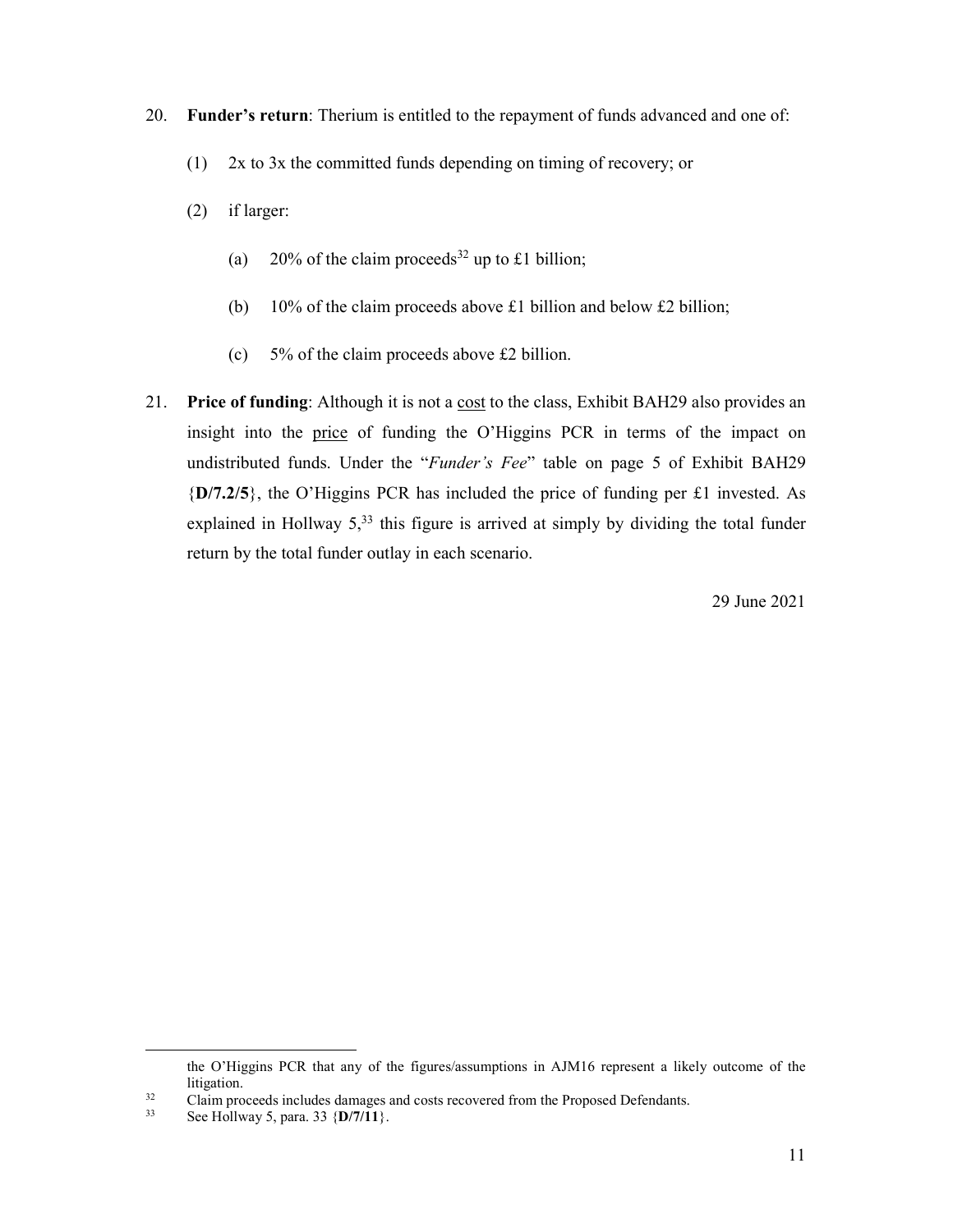# **ANNEX 1**

## **Tabular comparison of PCRs' funding arrangements**

|                  | O'Higgins                                                                                                                                                                                                                                                                                            | <b>Evans</b>                                                                                                                                                                                                                                                      |  |  |  |  |  |
|------------------|------------------------------------------------------------------------------------------------------------------------------------------------------------------------------------------------------------------------------------------------------------------------------------------------------|-------------------------------------------------------------------------------------------------------------------------------------------------------------------------------------------------------------------------------------------------------------------|--|--|--|--|--|
|                  | <b>LFAs</b>                                                                                                                                                                                                                                                                                          |                                                                                                                                                                                                                                                                   |  |  |  |  |  |
| <b>Date</b>      | 26.07.19                                                                                                                                                                                                                                                                                             | 05.12.19 (amended 08.07.20)                                                                                                                                                                                                                                       |  |  |  |  |  |
| <b>Funder</b>    | Therium Litigation Finance Atlas<br>AFP IC (Jersey cell)<br>Member of the Therium Group, an<br>ALF Founding Member                                                                                                                                                                                   | LFA counterparty - Donnybrook Guernsey<br>Limited<br>Bench Walk Capital LLC (parent co. of<br>Donnybrook)<br>Not members of the ALF                                                                                                                               |  |  |  |  |  |
| <b>Amount</b>    | £29.375m<br>Of which $£16,343,820$ (estimated)<br>available post-CPO <sup>34</sup>                                                                                                                                                                                                                   | £18.654m, now increased to £19.603m as<br>of April 2021<br>Of which c.£10.760m (estimated) available<br>post-CPO; however, that excludes £3.404m<br>anticipated on further ATE premiums<br>(which the O'Higgins PCR has already<br>incurred), leaving $£7.356m35$ |  |  |  |  |  |
| <b>Structure</b> | 9 tranches described as 'without<br>obligation'<br>Tranches do not become 'committed<br>funds' (and therefore no funder<br>return) unless drawn down (Purslow<br>1, para. 18b)<br>Tranches are not tied to the budget;<br>each tranche can be drawn when the<br>previous one is exhausted (cl. 2.12) | Each tranche referable to a litigation phase<br>Phase costs capped at phase costs limit (cl.<br>5.2), but funder can agree to increase the<br>limits (cl. $5.7$ )<br>Funder return on drawn-down amounts<br>only (Evans 1, para. 81b)                             |  |  |  |  |  |
| Other<br>funding | N/A                                                                                                                                                                                                                                                                                                  | Restriction on finding alternative funding<br>on less advantageous terms to Evans than<br>the LFA $(cl. 5.8)$                                                                                                                                                     |  |  |  |  |  |

 $34$ 34 Calculated from the Revised Budget, by deducting the "*Through CPO*" costs and paid ATE deposit premiums from the total funding available. All ATE deposit premiums less £100k+IPT under the  $3^{rd}$  excess layer are payable pre-CPO.<br>35 The manner in which the Evans PCR has presented his revised budget has made deducing these figures

complex. Unhelpfully, the Evans PCR has not included the PAYG costs in his budget. With the information now available, the pre-CPO PAYG costs can be calculated. £10.760m is based on pre-CPO PAYG costs of £8.843m (comprising £3m Hausfeld fees and £1.283m counsel fees (both at reduced rates), £1.714m disbursements, £1.199m VAT and £1.646m ATE premiums). It makes no difference to these figures that Hausfeld may have agreed to defer some of its pre-CPO fees, as these would then need to come out of the post-CPO budget.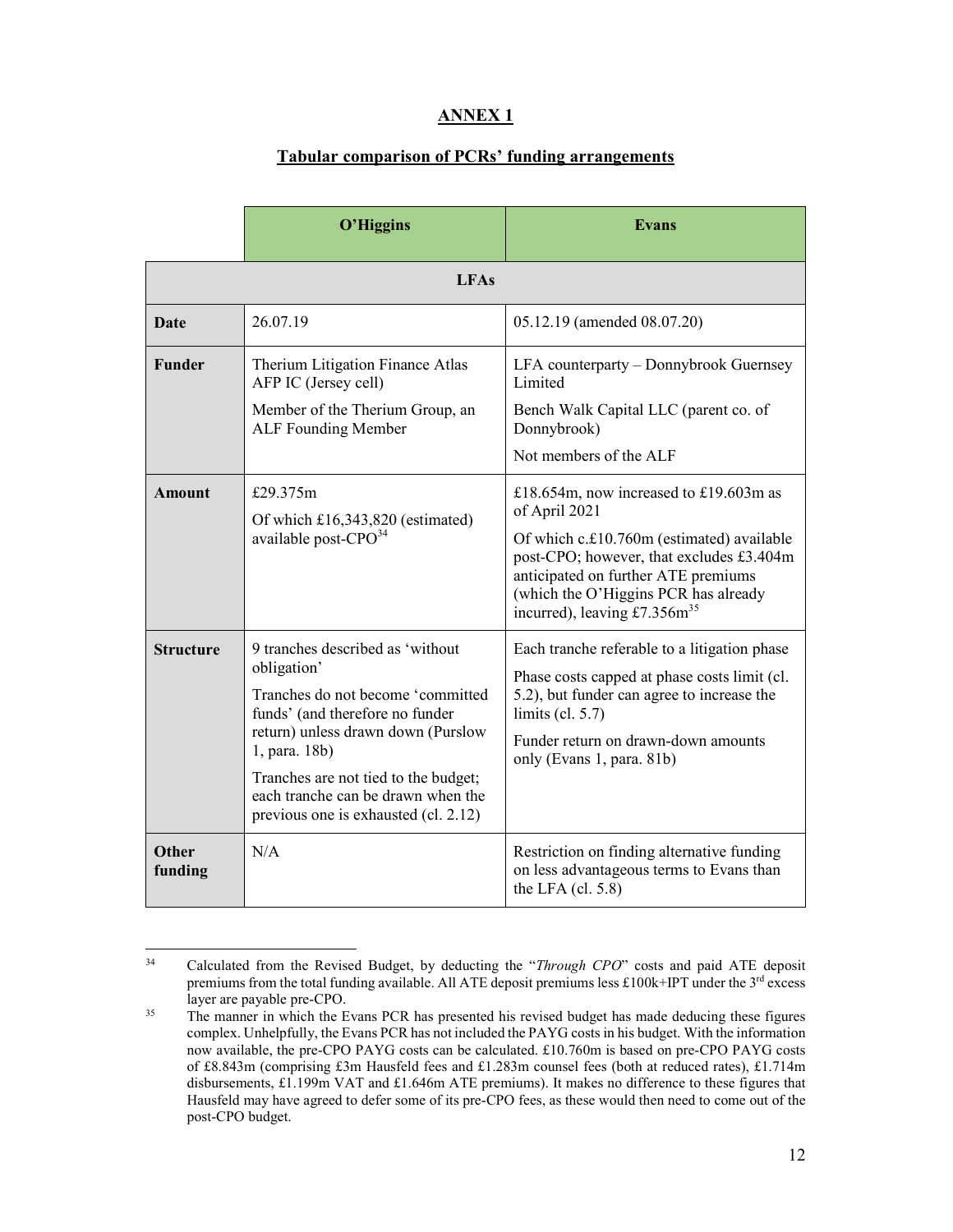| $\bullet$<br><b>Reward</b><br>Repayment of funds advanced;<br>$\bullet$<br>$\bullet$<br>and one of:<br>Funder's Outlay or:<br>$\circ$<br>plus<br>2x to 3x the deployed funds<br>$\bullet$<br>$\circ$<br>depending on timings; or<br>to £1bn; plus<br>if larger:<br>$\circ$<br>to £1.5bn; plus<br>20% of the claim<br>$\circ$<br>$\circ$<br>proceeds up to £1 billion;<br>£2bn; plus<br>10% of the claim<br>$\circ$<br>٠<br>proceeds above £1 billion<br>Pre-CPO Security Sum, the Funder<br>and below £2 billion;<br>5% of the claim proceeds<br>$\circ$<br>above £2 billion<br>are advanced until they are repaid<br>Term'n<br>Merits, viability and material and un-<br>Merits, viability, material unremedied<br>remedied breach of LFA (cl. 16)<br>breach (cl. 23.3)<br>Subject to QC opinions (cl. 16) and<br>Funder may terminate if Evans<br>dispute resolution (cl. 27)<br><b>Jurisdiction</b><br>LCIA London, English Law (cl. 28)<br>English law and jurisdiction (cl. 35)<br><b>Incurred Costs to CPO</b> <sup>36</sup><br>Lawyers' fees: £4,283,660 <sup>38</sup><br><b>PAYG</b><br>Lawyers' fees: £2,917,947<br>conduct<br>Disbursements (including experts):<br>Disbursements (including experts): | <b>Adverse</b><br>Costs<br>Cover | ATE policies, including AAE, in<br>respect of the cover pre-CPO period | Bench Walk providing a £3m "indemnity"<br>for pre-CPO adverse costs (the "Pre-CPO<br>Security Sum"); held on account by<br>Hausfeld (cl. 8.5)<br>ATE policies post-CPO                                                                                                                                                                                                                      |
|------------------------------------------------------------------------------------------------------------------------------------------------------------------------------------------------------------------------------------------------------------------------------------------------------------------------------------------------------------------------------------------------------------------------------------------------------------------------------------------------------------------------------------------------------------------------------------------------------------------------------------------------------------------------------------------------------------------------------------------------------------------------------------------------------------------------------------------------------------------------------------------------------------------------------------------------------------------------------------------------------------------------------------------------------------------------------------------------------------------------------------------------------------------------------------------------------------------|----------------------------------|------------------------------------------------------------------------|---------------------------------------------------------------------------------------------------------------------------------------------------------------------------------------------------------------------------------------------------------------------------------------------------------------------------------------------------------------------------------------------|
|                                                                                                                                                                                                                                                                                                                                                                                                                                                                                                                                                                                                                                                                                                                                                                                                                                                                                                                                                                                                                                                                                                                                                                                                                  |                                  |                                                                        | Two times the Funder's Outlay; plus<br>an amount equal to the greater of the<br>20% of Proceeds up to £500m;<br>15% of Proceeds thereafter up<br>10% of Proceeds thereafter up<br>5% of Proceeds thereafter up to<br>In consideration for providing the £3m<br>shall be entitled to a fee of 15% interest<br>per annum (compounding annually) on<br>it, for the period from when the monies |
|                                                                                                                                                                                                                                                                                                                                                                                                                                                                                                                                                                                                                                                                                                                                                                                                                                                                                                                                                                                                                                                                                                                                                                                                                  |                                  |                                                                        | dies/becomes bankrupt/incapacity (cl. 23.2)                                                                                                                                                                                                                                                                                                                                                 |
|                                                                                                                                                                                                                                                                                                                                                                                                                                                                                                                                                                                                                                                                                                                                                                                                                                                                                                                                                                                                                                                                                                                                                                                                                  |                                  |                                                                        | Termination subject to QC opinion (cl. 22)                                                                                                                                                                                                                                                                                                                                                  |
|                                                                                                                                                                                                                                                                                                                                                                                                                                                                                                                                                                                                                                                                                                                                                                                                                                                                                                                                                                                                                                                                                                                                                                                                                  |                                  |                                                                        |                                                                                                                                                                                                                                                                                                                                                                                             |
|                                                                                                                                                                                                                                                                                                                                                                                                                                                                                                                                                                                                                                                                                                                                                                                                                                                                                                                                                                                                                                                                                                                                                                                                                  |                                  |                                                                        |                                                                                                                                                                                                                                                                                                                                                                                             |
| £1,714,198<br><b>CPO</b><br>VAT on the above: £1,199,571.65 <sup>39</sup><br>VAT on the above: £733,600<br>Total: £7,197,429<br>Total: £7,657,223                                                                                                                                                                                                                                                                                                                                                                                                                                                                                                                                                                                                                                                                                                                                                                                                                                                                                                                                                                                                                                                                | costs to                         | £4,005,676 <sup>37</sup>                                               |                                                                                                                                                                                                                                                                                                                                                                                             |

<sup>36</sup> Both parties' budgets include costs up to and including the CPO, which comprise incurred costs and

estimated costs from the date of the budgets<br><sup>37</sup> This differs from the "*disbursements*" figure on the face of the Revised Budget because there "*disbursements*" includes counsel's fees before 9 May 2019 (£436,882) and within the "*Various work through CPO*" item (£1,148,610). Those figures are included in this table as "*lawyers' fees*" for ease of comparison. The balance of "*Various costs through CPO*" item in the revised budget comprises £1,634,898 for experts, £130,218 for the PCR, £27,810 for the claims administrator and £21,846 of misc. expenses.

This figure is back-calculated from information in the Evans PCR's budget and AJM16.<br>VAT calculation assumes the fees of Prof. Rime, Mr Ramirez, Mr Evans and misc. expenses do not attract VAT.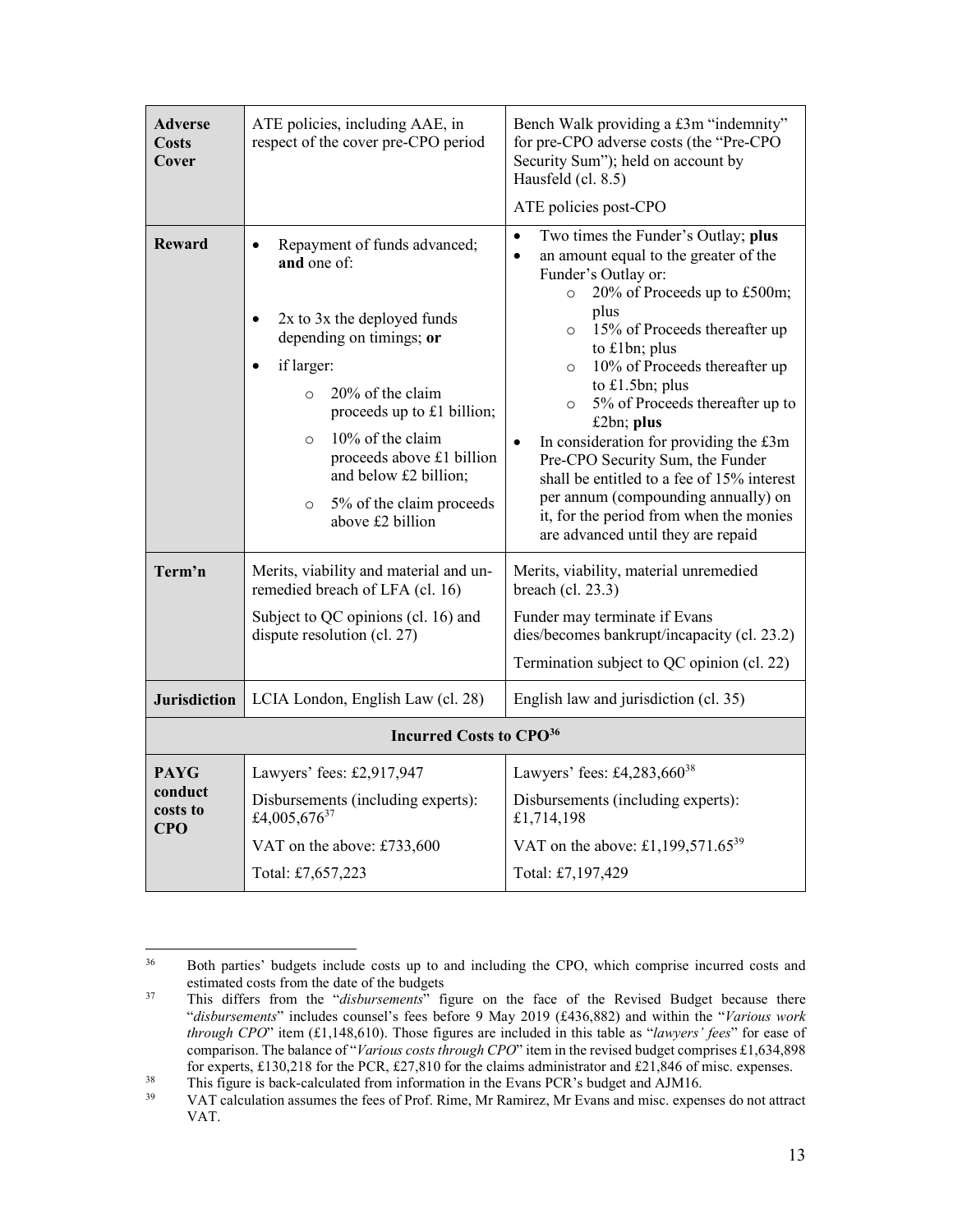| <b>ATE</b>          | £4,887,500 + IPT                                                                                                                                                                                                                                                                                                  | £1,646,000 + IPT                                                                                                                                                                                                                                                                                                                           |  |  |  |  |  |
|---------------------|-------------------------------------------------------------------------------------------------------------------------------------------------------------------------------------------------------------------------------------------------------------------------------------------------------------------|--------------------------------------------------------------------------------------------------------------------------------------------------------------------------------------------------------------------------------------------------------------------------------------------------------------------------------------------|--|--|--|--|--|
| deposit<br>premiums |                                                                                                                                                                                                                                                                                                                   | Post CPO estimated: £3,404,000 + IPT                                                                                                                                                                                                                                                                                                       |  |  |  |  |  |
|                     |                                                                                                                                                                                                                                                                                                                   | Total deposit premium: £5,050,000 + IPT                                                                                                                                                                                                                                                                                                    |  |  |  |  |  |
|                     | <b>Priorities Agreement</b>                                                                                                                                                                                                                                                                                       |                                                                                                                                                                                                                                                                                                                                            |  |  |  |  |  |
| <b>Dated</b>        | 26 July 2019, amended on 4 March<br>2021                                                                                                                                                                                                                                                                          | 6 December 2019, amended on 7 May 2020<br>and 19 October 2020                                                                                                                                                                                                                                                                              |  |  |  |  |  |
| <b>Priorities</b>   | Funder reimbursement of outlay<br>1.<br>ATE insurers reimbursement of<br>2.<br>indemnity payments<br>$(1-2$ are pro-rata and <i>pari passu</i> )<br>Solicitor unpaid Base Fees and<br>3.<br><b>Success Fees</b><br>4. Unpaid ATE premiums<br>$(3-4$ are pro-rata)<br>Funder Return in full<br>5.<br>Charity<br>6. | Funder reimbursement of outlay<br>1.<br>ATE insurers reimbursement of<br>2.<br>indemnity payments<br>(1-2 are pro-rata and pari passu)<br>3. Funder's outlay<br>Solicitor and Counsel unpaid Base Fees<br>4.<br>and Success Fees;<br>5. Deferred/contingent ATE premiums<br>$(3-5$ are pro-rata)<br>6. Funder Fee in full<br>7.<br>Charity |  |  |  |  |  |
|                     | <b>ATE</b>                                                                                                                                                                                                                                                                                                        |                                                                                                                                                                                                                                                                                                                                            |  |  |  |  |  |
| Insurer             | Various (para. 9 of Neutral<br>Statement)                                                                                                                                                                                                                                                                         | Various                                                                                                                                                                                                                                                                                                                                    |  |  |  |  |  |
| Structure           | 5 layers in place                                                                                                                                                                                                                                                                                                 | 4 layers in place $+$ pre-CPO security                                                                                                                                                                                                                                                                                                     |  |  |  |  |  |
|                     | Operative now                                                                                                                                                                                                                                                                                                     | ATE operative only after CPO granted                                                                                                                                                                                                                                                                                                       |  |  |  |  |  |
| Amount              | £33.5m                                                                                                                                                                                                                                                                                                            | £23m                                                                                                                                                                                                                                                                                                                                       |  |  |  |  |  |
| Premium             | See Table below                                                                                                                                                                                                                                                                                                   | See Table below                                                                                                                                                                                                                                                                                                                            |  |  |  |  |  |
| Material            | N/A                                                                                                                                                                                                                                                                                                               | Security for Costs orders (cl. 3.5)                                                                                                                                                                                                                                                                                                        |  |  |  |  |  |
| exclusions          |                                                                                                                                                                                                                                                                                                                   | Lack of Funding leading to stay/dismissal<br>cl. 3.2)                                                                                                                                                                                                                                                                                      |  |  |  |  |  |
| Anti-<br>Avoidance  | Anti-Avoidance Endorsement:<br>applicable unless fraud or reckless<br>presentation of risk                                                                                                                                                                                                                        | cl. 4.1 (Insured conduct obligations) and cl.<br>4.2 (fair presentation) are each subject to a<br>'rider'; where breach not deliberate or<br>reckless, insurer shall indemnify                                                                                                                                                             |  |  |  |  |  |
|                     | AAE provides 'cut through' using<br>trust/authorisation on insurer to pay                                                                                                                                                                                                                                         | cl. 4.5 (claims notification and information<br>obligations) similar rider                                                                                                                                                                                                                                                                 |  |  |  |  |  |
|                     | opponent representatives                                                                                                                                                                                                                                                                                          | cl. $4.7$ – general anti-avoidance/rescission<br>clause, applies unless a breach of cl. 4.2 or<br>non-payment of premium                                                                                                                                                                                                                   |  |  |  |  |  |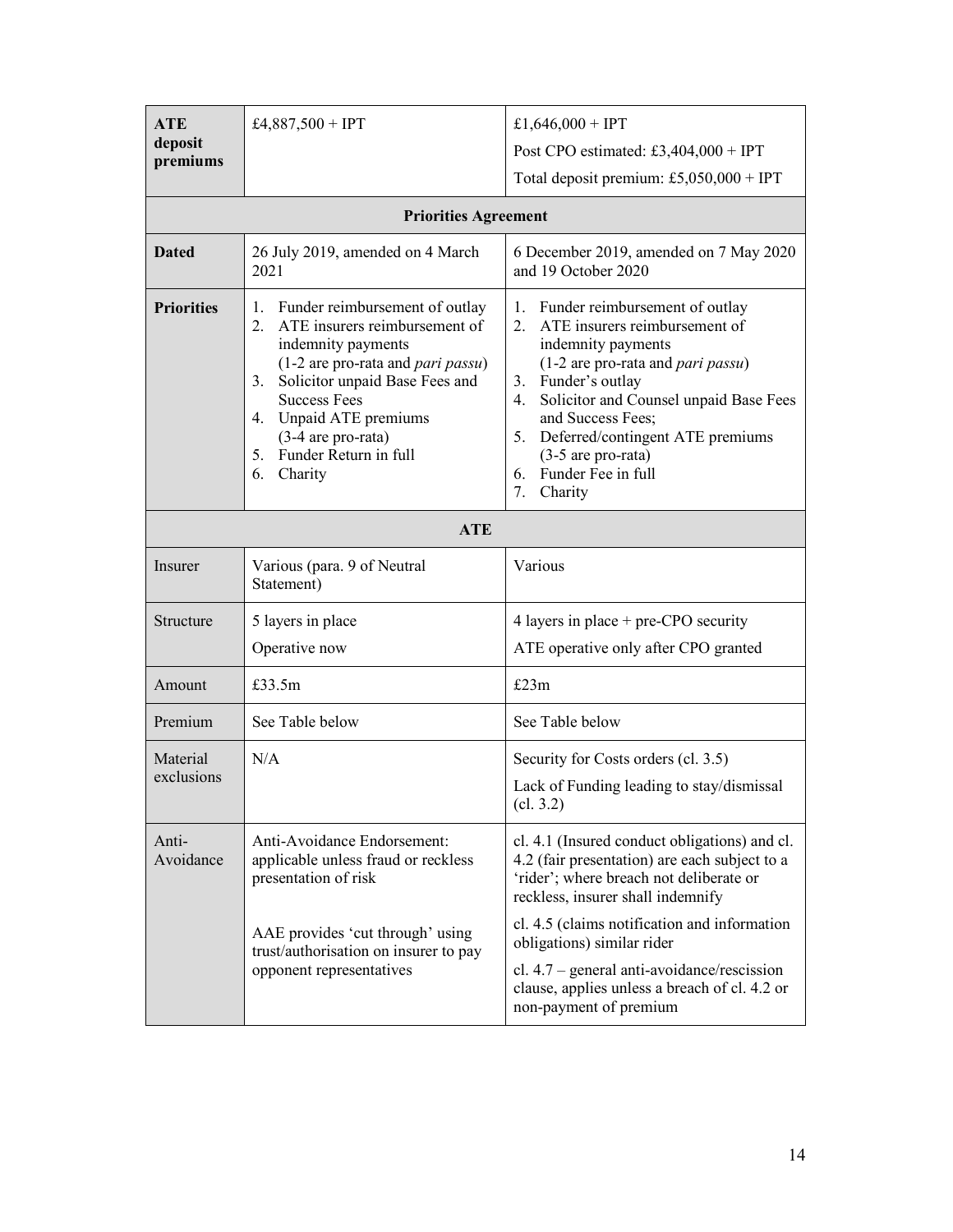|                           | <b>Lawyers</b>       |                                                                                                                            |  |  |  |  |  |  |  |
|---------------------------|----------------------|----------------------------------------------------------------------------------------------------------------------------|--|--|--|--|--|--|--|
| <b>Solicitors</b><br>Fees | 50% reduced rate CFA | 50% reduced rate CFA (except that some or<br>all pre-CPO fees at reduced rates have been<br>'deferred' (Evans 2, para. 89) |  |  |  |  |  |  |  |
| Counsel                   | Standard rates       | Reduced rate CFAs at various rates (c.15-<br>$25\%$ ) per Exhibit AJM16, p.6.                                              |  |  |  |  |  |  |  |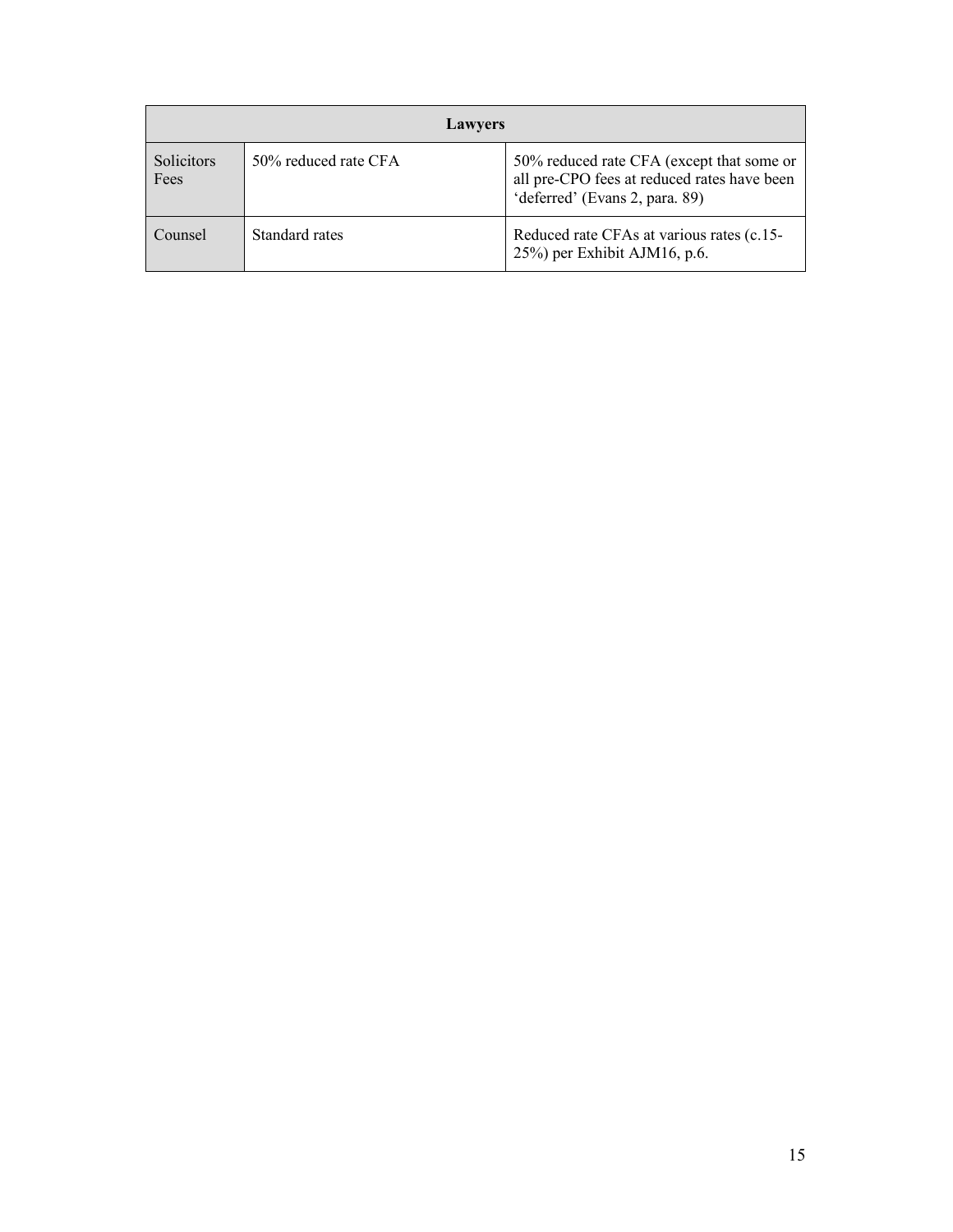# **ATE Premium Comparison**

# **O'Higgins**

| <b>O'Higgins</b> | Cover |            | <b>Deposit</b> |           |   | <b>Stage 1</b>           |    | Stage 2    |   | <b>Max Contingent</b> | <b>Max Payable</b> |            |  |
|------------------|-------|------------|----------------|-----------|---|--------------------------|----|------------|---|-----------------------|--------------------|------------|--|
|                  |       | 6,000,000  | t              | 1,200,000 | £ | 1,200,000                | £  | 2,100,000  | £ | 2,700,000             |                    | 3,900,000  |  |
|                  |       | 15,000,000 | t              | 2,250,000 | £ | 2,250,000                | £  | 4,500,000  | £ | 6,750,000             |                    | 9,000,000  |  |
|                  |       | 5,500,000  |                | 687,500   |   | 825,000                  | £  | 1,650,000  | £ | 2,475,000             |                    | 3,162,500  |  |
|                  |       | 4,000,000  | £              | 200,000   | £ | 3,800,000                | £  | 3,800,000  | £ | 3,800,000             | £                  | 4,000,000  |  |
|                  |       | 3,000,000  | £              | 150,000   | £ | 2,850,000                | £  | 2,850,000  | £ | 2,850,000             | £                  | 3,000,000  |  |
| AAE              |       |            | a.             | 500,000   | £ | $\overline{\phantom{0}}$ | ىم |            |   |                       |                    | 500,000    |  |
| <b>Total</b>     | £     | 33,500,000 | £              | 4,987,500 | £ | 10,925,000               | £  | 14,900,000 | £ | 18,575,000            | £                  | 23,562,500 |  |

| <b>Evans</b> |    | Cover      | Stage 1 |           |    | <b>Stage 2</b> |     | <b>Stage 3</b> | <b>Max</b> |            |
|--------------|----|------------|---------|-----------|----|----------------|-----|----------------|------------|------------|
|              |    | 10,000,000 |         | 500,000   | ىم | ,200,000       | ىلە | 3,900,000      | £          | 5,600,000  |
|              |    | 4,000,000  |         | 100.000   | ىم | 100.000        | ىم  | 3,800,000      | ىل         | 4,000,000  |
|              |    | 4,000,000  |         | 200,000   | ىم | 480,000        | ىمە | 1,720,000      | ىل         | 2,400,000  |
|              | ىم | 5,000,000  |         | 250,000   | ىم | 600,000        | ىم  | 2,150,000      | ىل         | 3,000,000  |
| Total        |    | 23,000,000 | £       | 1.050.000 | ىل | 2,380,000      | d.  | 11,570,000     | ىد         | 15,000,000 |

| <b>Expense Ratio</b> |           |
|----------------------|-----------|
| O'Higgins            | 70.26%    |
| Evans.               | $65.22\%$ |